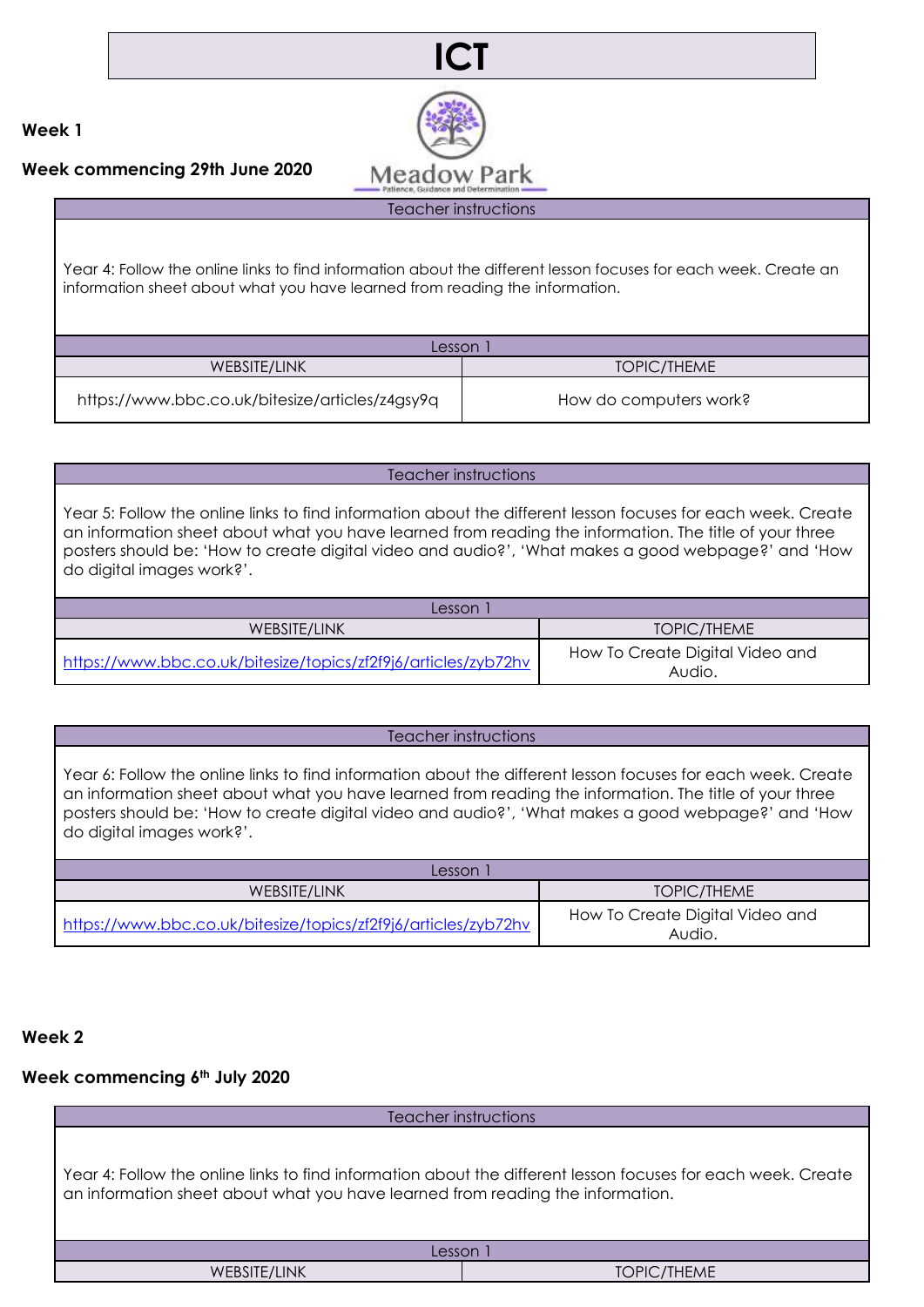https://www.bbc.co.uk/bitesize/articles/zbk6pg8 | What are Search Enginges?

### Teacher instructions

Year 5: Follow the online links to find information about the different lesson focuses for each week. Create an information sheet about what you have learned from reading the information. The title of your three posters should be: 'How to create digital video and audio?', 'What makes a good webpage?' and 'How do digital images work?'.

| esson                                                          |                            |
|----------------------------------------------------------------|----------------------------|
| WEBSITE/LINK                                                   | TOPIC/THEME                |
| https://www.bbc.co.uk/bitesize/topics/zf2f9j6/articles/zgx3b9q | What Makes A Good Webpage? |

#### Teacher instructions

Year 6: Follow the online links to find information about the different lesson focuses for each week. Create an information sheet about what you have learned from reading the information. The title of your three posters should be: 'How to create digital video and audio?', 'What makes a good webpage?' and 'How do digital images work?'.

| Lesson                                                         |                            |
|----------------------------------------------------------------|----------------------------|
| WEBSITE/LINK                                                   | TOPIC/THEME                |
| https://www.bbc.co.uk/bitesize/topics/zf2f9j6/articles/zgx3b9q | What Makes A Good Webpage? |

# **Week 3**

## **Week commencing 13th July 2020**

| Teacher instructions                                                                                                                                                                           |                                   |  |
|------------------------------------------------------------------------------------------------------------------------------------------------------------------------------------------------|-----------------------------------|--|
| Year 4: Follow the online links to find information about the different lesson focuses for each week. Create<br>an information sheet about what you have learned from reading the information. |                                   |  |
| Lesson 1                                                                                                                                                                                       |                                   |  |
| WEBSITE/LINK                                                                                                                                                                                   | TOPIC/THEME                       |  |
| https://www.bbc.co.uk/bitesize/articles/zsj6wnb                                                                                                                                                | Understanding viruses and malware |  |

| Teacher instructions                                                                                                                                                                                                                                                                                                                                      |                             |  |
|-----------------------------------------------------------------------------------------------------------------------------------------------------------------------------------------------------------------------------------------------------------------------------------------------------------------------------------------------------------|-----------------------------|--|
| Year 5: Follow the online links to find information about the different lesson focuses for each week. Create<br>an information sheet about what you have learned from reading the information. The title of your three<br>posters should be: 'How to create digital video and audio?', 'What makes a good webpage?' and 'How<br>do digital images work?'. |                             |  |
| Lesson 1                                                                                                                                                                                                                                                                                                                                                  |                             |  |
| WEBSITE/LINK                                                                                                                                                                                                                                                                                                                                              | TOPIC/THEME                 |  |
| https://www.bbc.co.uk/bitesize/topics/zf2f9j6/articles/z2tgr82                                                                                                                                                                                                                                                                                            | How Do Digital Images Work? |  |